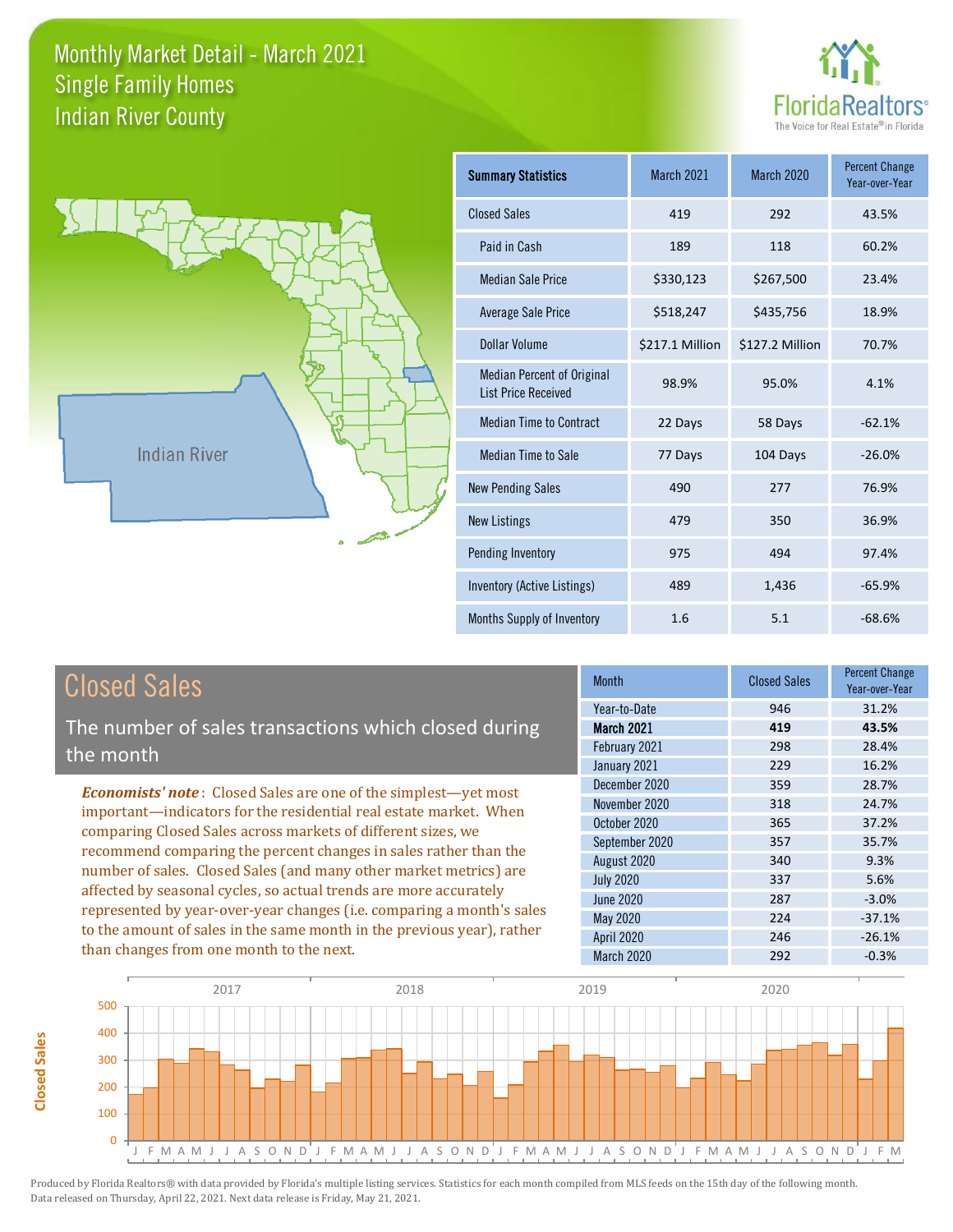this statistic should be interpreted with care.



70 -48.5%

| Cash Sales                                                                      | <b>Month</b>      | <b>Cash Sales</b> | <b>Percent Change</b><br>Year-over-Year |
|---------------------------------------------------------------------------------|-------------------|-------------------|-----------------------------------------|
|                                                                                 | Year-to-Date      | 411               | 37.9%                                   |
| The number of Closed Sales during the month in which                            | <b>March 2021</b> | 189               | 60.2%                                   |
| buyers exclusively paid in cash                                                 | February 2021     | 123               | 21.8%                                   |
|                                                                                 | January 2021      | 99                | 25.3%                                   |
|                                                                                 | December 2020     | 135               | 35.0%                                   |
|                                                                                 | November 2020     | 111               | 22.0%                                   |
| <b>Economists' note</b> : Cash Sales can be a useful indicator of the extent to | October 2020      | 126               | 24.8%                                   |
| which investors are participating in the market. Why? Investors are             | September 2020    | 81                | $-4.7%$                                 |
| far more likely to have the funds to purchase a home available up front,        | August 2020       | 102               | $-15.0%$                                |
| whereas the typical homebuyer requires a mortgage or some other                 | <b>July 2020</b>  | 100               | $-11.5%$                                |
| form of financing. There are, of course, many possible exceptions, so           | June 2020         | 94                | $-3.1%$                                 |



# Cash Sales as a Percentage of Closed Sales

The percentage of Closed Sales during the month which were Cash Sales

*Economists' note* : This statistic is simply another way of viewing Cash Sales. The remaining percentages of Closed Sales (i.e. those not paid fully in cash) each month involved some sort of financing, such as mortgages, owner/seller financing, assumed loans, etc.

| <b>Month</b>      | <b>Percent of Closed</b><br>Sales Paid in Cash | <b>Percent Change</b><br>Year-over-Year |
|-------------------|------------------------------------------------|-----------------------------------------|
| Year-to-Date      | 43.4%                                          | 5.1%                                    |
| <b>March 2021</b> | 45.1%                                          | 11.6%                                   |
| February 2021     | 41.3%                                          | $-5.1%$                                 |
| January 2021      | 43.2%                                          | 7.7%                                    |
| December 2020     | 37.6%                                          | 5.0%                                    |
| November 2020     | 34.9%                                          | $-2.2%$                                 |
| October 2020      | 34.5%                                          | $-9.2%$                                 |
| September 2020    | 22.7%                                          | $-29.7%$                                |
| August 2020       | 30.0%                                          | $-22.3%$                                |
| <b>July 2020</b>  | 29.7%                                          | $-16.1%$                                |
| June 2020         | 32.8%                                          | 0.0%                                    |
| May 2020          | 31.3%                                          | $-18.1%$                                |
| <b>April 2020</b> | 34.6%                                          | $-16.4%$                                |
| March 2020        | 40.4%                                          | 2.0%                                    |

April 2020 85 -38.4%

May 2020

March 2020 118 1.7%

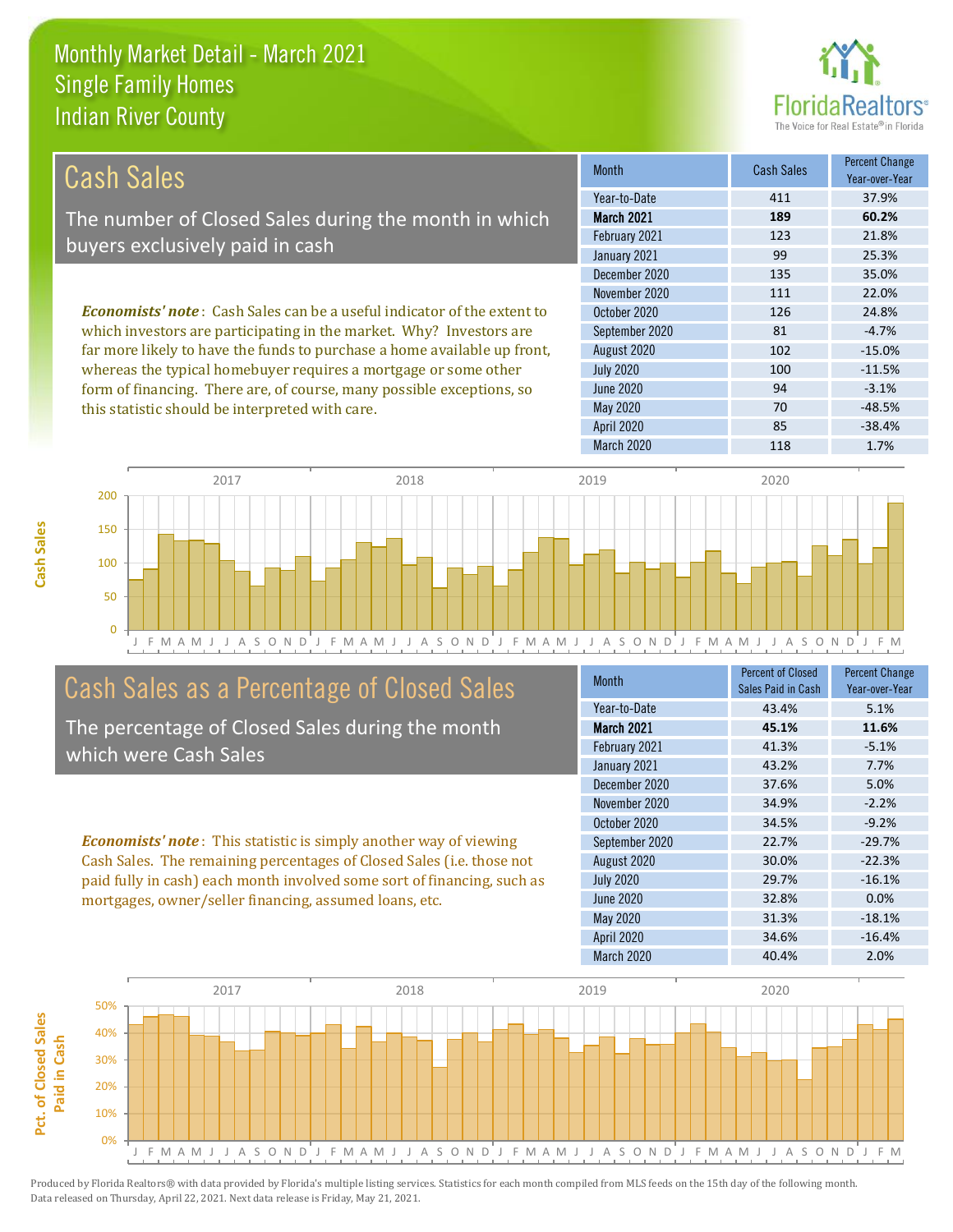

#### *Economists' note* : Median Sale Price is our preferred summary statistic for price activity because, unlike Average Sale Price, Median Sale Price is not sensitive to high sale prices for small numbers of homes that may not be characteristic of the market area. Keep in mind that median price trends over time are not always solely caused by changes in the general value of local real estate. Median sale price only reflects the values of the homes that *sold* each month, and the mix of the types of homes that sell can change over time. March 2020 \$267,500 7.6% May 2020 6267,500 2.3% April 2020 \$267,000 4.7% July 2020 \$257,221 2.9% June 2020 **\$265,000** \$265,000 6.0% \$298,000 11.8% November 2020 **\$282,075** 13.1% August 2020 \$265,000 \$265,000 February 2021 <br> \$287,792 <br> 10.7% January 2021 **\$293,000** 22.1% October 2020 **\$275,990** 11.9% September 2020 \$265,000 \$265,000 December 2020 Month Median Sale Price Percent Change Year-over-Year March 2021 **\$330,123 23.4%** Year-to-Date \$307,000 18.1% Median Sale Price The median sale price reported for the month (i.e. 50% of sales were above and 50% of sales were below)



# Average Sale Price

The average sale price reported for the month (i.e. total sales in dollars divided by the number of sales)

*Economists' note* : Usually, we prefer Median Sale Price over Average Sale Price as a summary statistic for home prices. However, Average Sale Price does have its uses—particularly when it is analyzed alongside the Median Sale Price. For one, the relative difference between the two statistics can provide some insight into the market for higher-end homes in an area.

| <b>Month</b>      | <b>Average Sale Price</b> | <b>Percent Change</b><br>Year-over-Year |
|-------------------|---------------------------|-----------------------------------------|
| Year-to-Date      | \$466,567                 | 9.1%                                    |
| March 2021        | \$518,247                 | 18.9%                                   |
| February 2021     | \$426,946                 | 10.8%                                   |
| January 2021      | \$423,567                 | $-9.1%$                                 |
| December 2020     | \$484,313                 | 22.3%                                   |
| November 2020     | \$446,153                 | 22.5%                                   |
| October 2020      | \$388,560                 | 19.6%                                   |
| September 2020    | \$389,307                 | 18.8%                                   |
| August 2020       | \$385,760                 | 25.7%                                   |
| <b>July 2020</b>  | \$546,623                 | 60.3%                                   |
| <b>June 2020</b>  | \$355,729                 | $-2.0%$                                 |
| May 2020          | \$371,338                 | $-4.2%$                                 |
| <b>April 2020</b> | \$412,348                 | 8.8%                                    |
| March 2020        | \$435,756                 | 20.4%                                   |

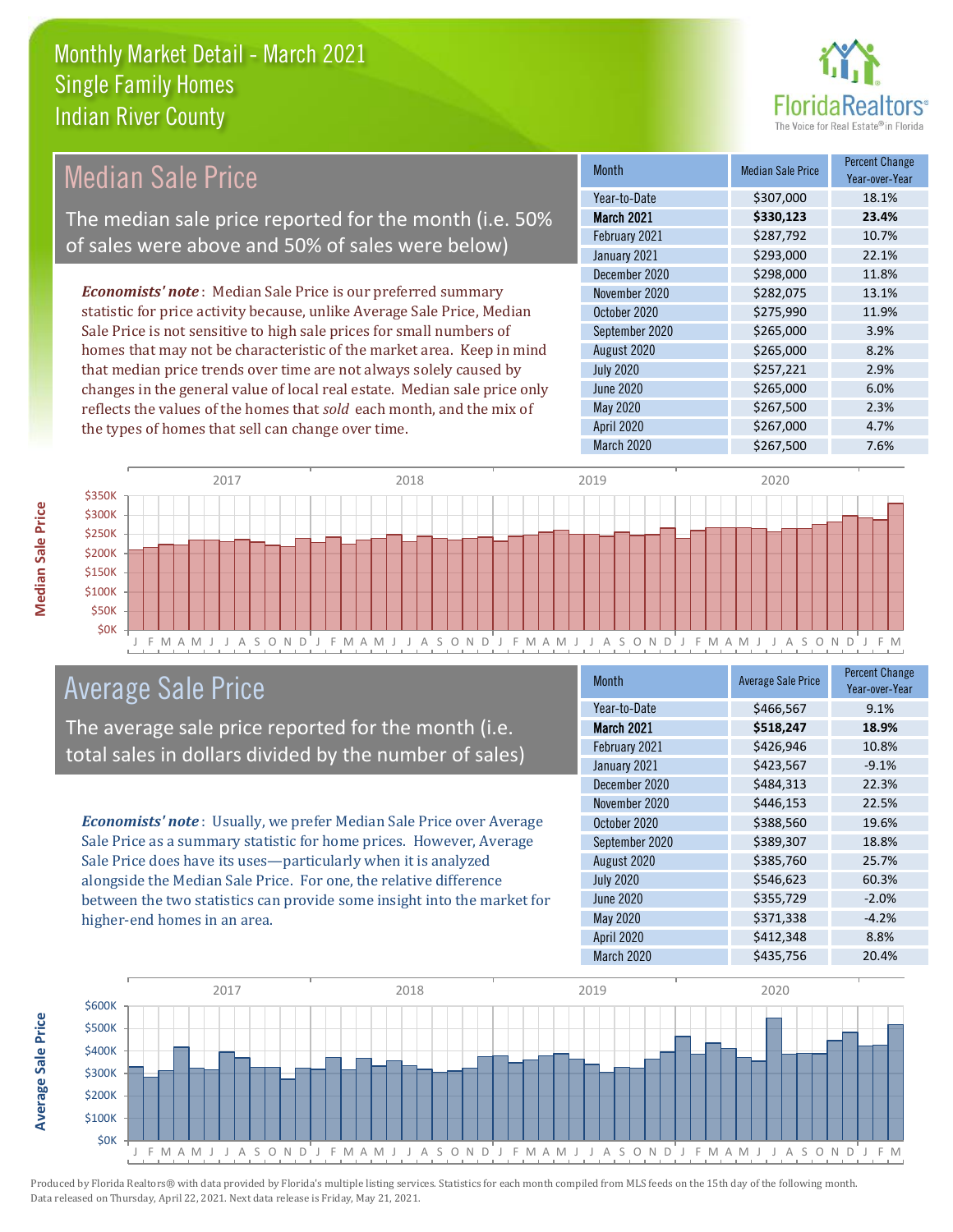

### Dollar Volume

The sum of the sale prices for all sales which closed during the month

*Economists' note* : Dollar Volume is simply the sum of all sale prices in a given time period, and can quickly be calculated by multiplying Closed Sales by Average Sale Price. It is a strong indicator of the health of the real estate industry in a market, and is of particular interest to real estate professionals, investors, analysts, and government agencies. Potential home sellers and home buyers, on the other hand, will likely be better served by paying attention to trends in the two components of Dollar Volume (i.e. sales and prices) individually.

| Month             | Dollar Volume   | <b>Percent Change</b><br>Year-over-Year |
|-------------------|-----------------|-----------------------------------------|
| Year-to-Date      | \$441.4 Million | 43.1%                                   |
| <b>March 2021</b> | \$217.1 Million | 70.7%                                   |
| February 2021     | \$127.2 Million | 42.3%                                   |
| January 2021      | \$97.0 Million  | 5.7%                                    |
| December 2020     | \$173.9 Million | 57.4%                                   |
| November 2020     | \$141.9 Million | 52.7%                                   |
| October 2020      | \$141.8 Million | 64.1%                                   |
| September 2020    | \$139.0 Million | 61.2%                                   |
| August 2020       | \$131.2 Million | 37.4%                                   |
| <b>July 2020</b>  | \$184.2 Million | 69.4%                                   |
| <b>June 2020</b>  | \$102.1 Million | $-5.0%$                                 |
| May 2020          | \$83.2 Million  | $-39.7%$                                |
| <b>April 2020</b> | \$101.4 Million | $-19.6%$                                |
| <b>March 2020</b> | \$127.2 Million | 20.0%                                   |



# Median Percent of Original List Price Received

The median of the sale price (as a percentage of the original list price) across all properties selling during the month

*Economists' note* : The Median Percent of Original List Price Received is useful as an indicator of market recovery, since it typically rises as buyers realize that the market may be moving away from them and they need to match the selling price (or better it) in order to get a contract on the house. This is usually the last measure to indicate a market has shifted from down to up, so it is what we would call a *lagging* indicator.

| <b>Month</b>      | Med. Pct. of Orig.<br><b>List Price Received</b> | <b>Percent Change</b><br>Year-over-Year |
|-------------------|--------------------------------------------------|-----------------------------------------|
| Year-to-Date      | 98.1%                                            | 2.7%                                    |
| March 2021        | 98.9%                                            | 4.1%                                    |
| February 2021     | 97.6%                                            | 1.8%                                    |
| January 2021      | 97.6%                                            | 2.5%                                    |
| December 2020     | 97.4%                                            | 1.8%                                    |
| November 2020     | 97.9%                                            | 2.0%                                    |
| October 2020      | 97.1%                                            | 1.6%                                    |
| September 2020    | 97.3%                                            | 1.6%                                    |
| August 2020       | 96.7%                                            | 1.6%                                    |
| <b>July 2020</b>  | 96.0%                                            | 0.3%                                    |
| <b>June 2020</b>  | 95.5%                                            | $-0.2%$                                 |
| <b>May 2020</b>   | 95.8%                                            | 0.8%                                    |
| <b>April 2020</b> | 95.8%                                            | 1.6%                                    |
| March 2020        | 95.0%                                            | 0.6%                                    |

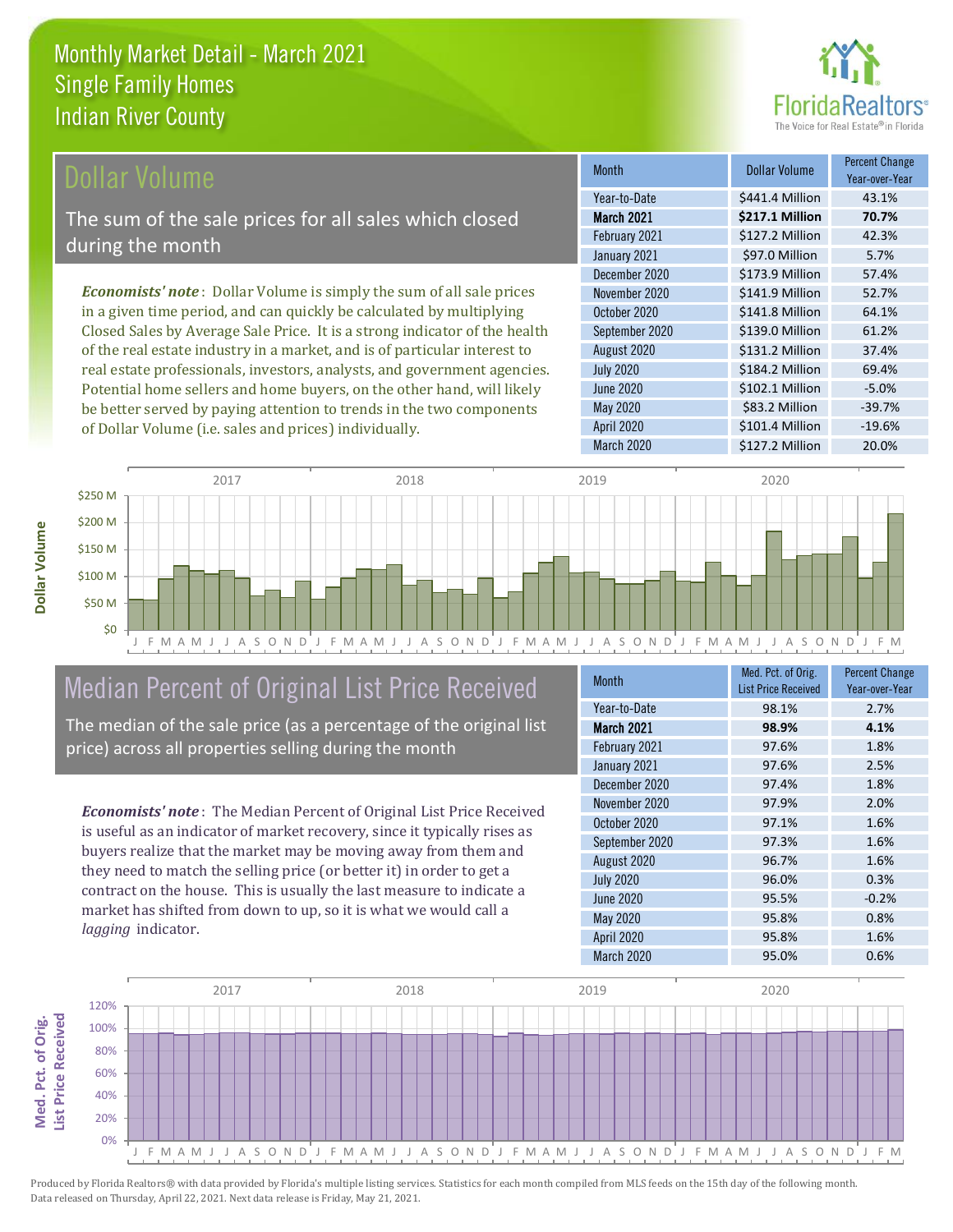

# **Median Time to Contract**

The median number of days between the listing date and contract date for all Closed Sales during the month

*Economists' note* : Like Time to Sale, Time to Contract is a measure of the length of the home selling process calculated for sales which closed during the month. The difference is that Time to Contract measures the number of days between the initial listing of a property and the signing of the contract which eventually led to the closing of the sale. When the gap between Median Time to Contract and Median Time to Sale grows, it is usually a sign of longer closing times and/or declining numbers of cash sales.

| <b>Month</b>      | Median Time to<br>Contract | <b>Percent Change</b><br>Year-over-Year |
|-------------------|----------------------------|-----------------------------------------|
| Year-to-Date      | 26 Days                    | $-55.9%$                                |
| <b>March 2021</b> | 22 Days                    | $-62.1%$                                |
| February 2021     | 28 Days                    | $-52.5%$                                |
| January 2021      | 27 Days                    | $-59.1%$                                |
| December 2020     | 27 Days                    | $-50.0%$                                |
| November 2020     | 28 Days                    | $-46.2%$                                |
| October 2020      | 37 Days                    | $-39.3%$                                |
| September 2020    | 41 Days                    | $-30.5%$                                |
| August 2020       | 52 Days                    | $-13.3%$                                |
| <b>July 2020</b>  | 73 Days                    | 9.0%                                    |
| <b>June 2020</b>  | 61 Days                    | 19.6%                                   |
| May 2020          | 42 Days                    | $-19.2%$                                |
| <b>April 2020</b> | 36 Days                    | $-39.0%$                                |
| March 2020        | 58 Days                    | $-3.3%$                                 |



# Median Time to Sale

**Median Time to** 

**Median Time to** 

**Median Time to** 

The median number of days between the listing date and closing date for all Closed Sales during the month

*Economists' note* : Time to Sale is a measure of the length of the home selling process, calculated as the number of days between the initial listing of a property and the closing of the sale. *Median* Time to Sale is the amount of time the "middle" property selling this month was on the market. That is, 50% of homes selling this month took *less* time to sell, and 50% of homes took *more* time to sell. Median Time to Sale gives a more accurate picture than Average Time to Sale, which can be skewed upward by small numbers of properties taking an abnormally long time to sell.

| <b>Month</b>      | <b>Median Time to Sale</b> | <b>Percent Change</b><br>Year-over-Year |
|-------------------|----------------------------|-----------------------------------------|
| Year-to-Date      | 79 Days                    | $-24.8%$                                |
| <b>March 2021</b> | 77 Days                    | $-26.0%$                                |
| February 2021     | 78 Days                    | $-21.2%$                                |
| January 2021      | 78 Days                    | $-25.7%$                                |
| December 2020     | 77 Days                    | $-21.4%$                                |
| November 2020     | 69 Days                    | $-31.0%$                                |
| October 2020      | 88 Days                    | $-13.7%$                                |
| September 2020    | 90 Days                    | $-9.1%$                                 |
| August 2020       | 104 Days                   | 6.1%                                    |
| <b>July 2020</b>  | 119 Days                   | 11.2%                                   |
| <b>June 2020</b>  | 103 Days                   | 7.3%                                    |
| May 2020          | 90 Days                    | $-5.3%$                                 |
| <b>April 2020</b> | 89 Days                    | $-10.1%$                                |
| March 2020        | 104 Days                   | 5.1%                                    |

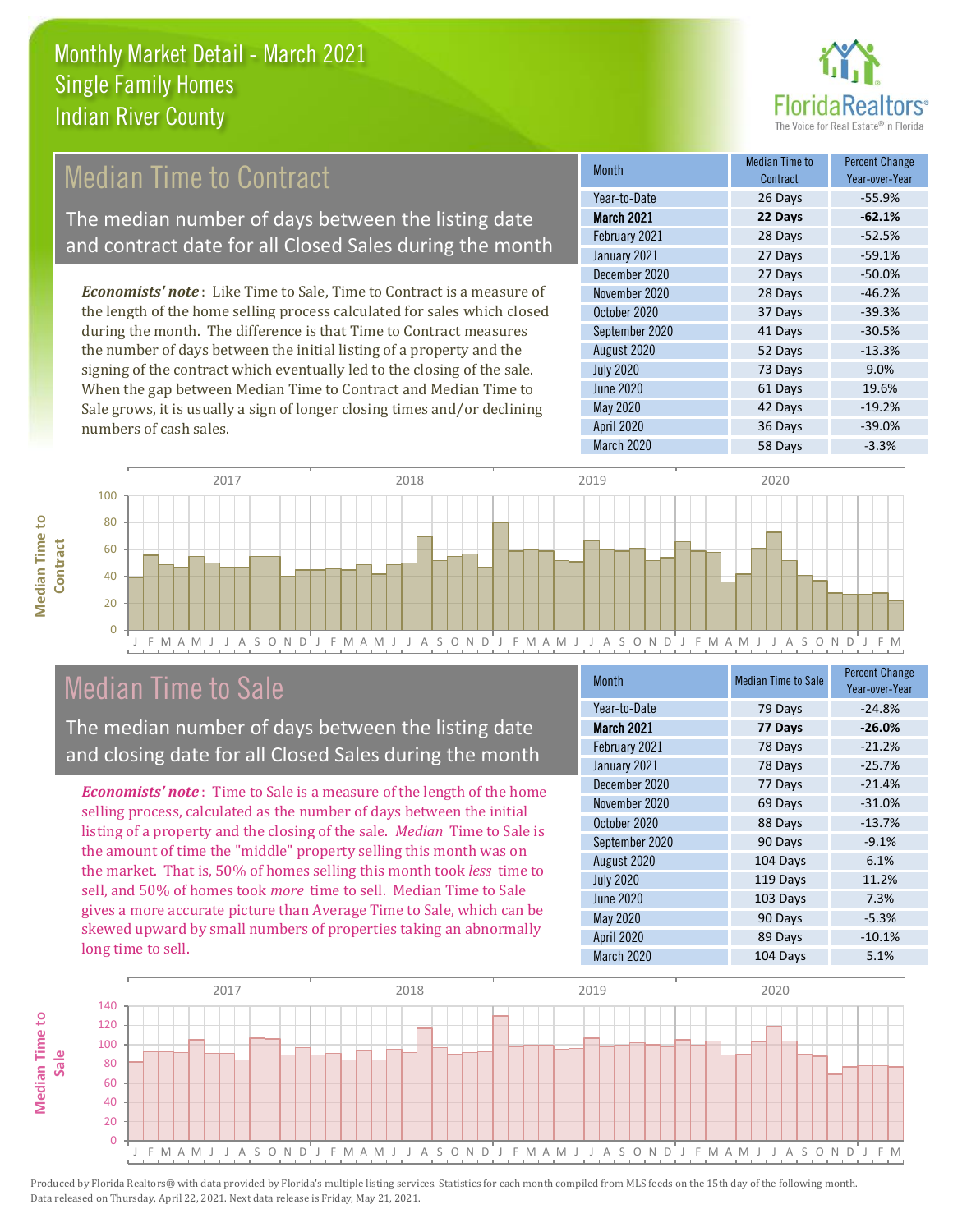

| New Pending Sales                                                             | <b>Month</b>      | <b>New Pending Sales</b> | <b>Percent Change</b><br>Year-over-Year |
|-------------------------------------------------------------------------------|-------------------|--------------------------|-----------------------------------------|
|                                                                               | Year-to-Date      | 1,381                    | 45.2%                                   |
| The number of listed properties that went under                               | <b>March 2021</b> | 490                      | 76.9%                                   |
| contract during the month                                                     | February 2021     | 474                      | 33.1%                                   |
|                                                                               | January 2021      | 417                      | 31.1%                                   |
|                                                                               | December 2020     | 271                      | 27.2%                                   |
| <b>Economists' note:</b> Because of the typical length of time it takes for a | November 2020     | 320                      | 24.5%                                   |
| sale to close, economists consider Pending Sales to be a decent               | October 2020      | 399                      | 28.7%                                   |
| indicator of potential future Closed Sales. It is important to bear in        | September 2020    | 368                      | 51.4%                                   |
| mind, however, that not all Pending Sales will be closed successfully.        | August 2020       | 417                      | 35.4%                                   |
| So, the effectiveness of Pending Sales as a future indicator of Closed        | <b>July 2020</b>  | 377                      | 15.3%                                   |
| Sales is susceptible to changes in market conditions such as the              | June 2020         | 403                      | 38.0%                                   |



# New Listings

distressed properties for sale.

The number of properties put onto the market during the month

availability of financing for homebuyers and the inventory of

*Economists' note* : New Listings tend to rise in delayed response to increasing prices, so they are often seen as a lagging indicator of market health. As prices rise, potential sellers raise their estimations of value—and in the most recent cycle, rising prices have freed up many potential sellers who were previously underwater on their mortgages. Note that in our calculations, we take care to not include properties that were recently taken off the market and quickly relisted, since these are not really *new* listings.

| <b>Month</b>      | <b>New Listings</b> | <b>Percent Change</b><br>Year-over-Year |
|-------------------|---------------------|-----------------------------------------|
| Year-to-Date      | 1,226               | 7.3%                                    |
| <b>March 2021</b> | 479                 | 36.9%                                   |
| February 2021     | 403                 | 12.3%                                   |
| January 2021      | 344                 | $-20.7%$                                |
| December 2020     | 263                 | 6.0%                                    |
| November 2020     | 298                 | $-19.9%$                                |
| October 2020      | 356                 | $-11.4%$                                |
| September 2020    | 358                 | 35.6%                                   |
| August 2020       | 321                 | 10.7%                                   |
| <b>July 2020</b>  | 327                 | $-15.1%$                                |
| <b>June 2020</b>  | 368                 | 21.1%                                   |
| May 2020          | 518                 | 36.3%                                   |
| <b>April 2020</b> | 298                 | $-24.6%$                                |
| March 2020        | 350                 | $-16.1%$                                |

March 2020 277 277 -22.8%

May 2020 386 -1.0% April 2020 184 -49.9%



**Pending Sales**

Pending Sales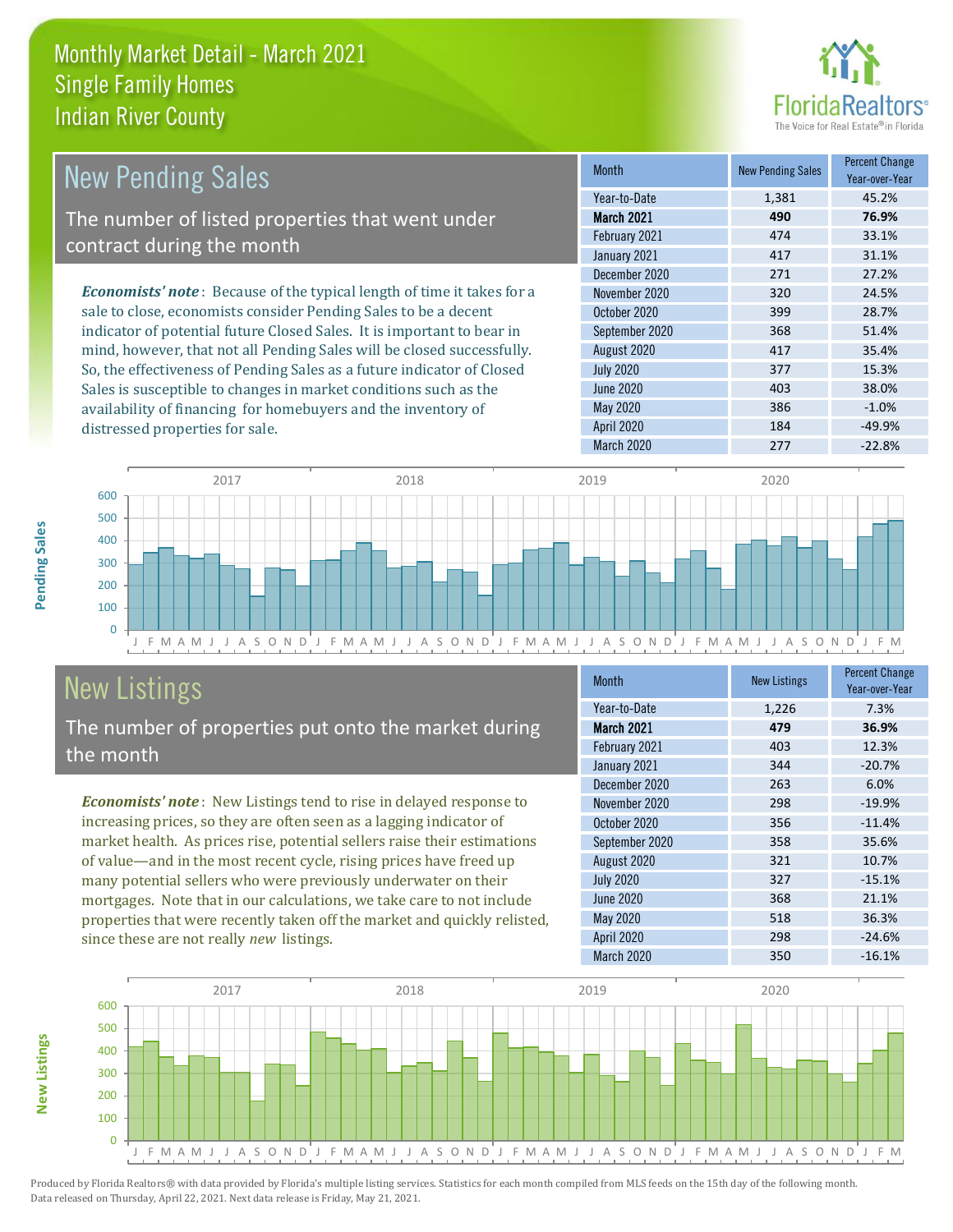

# Inventory (Active Listings)

The number of property listings active at the end of the month

*Economists' note* : There are a number of ways to define and calculate Inventory. Our method is to simply count the number of active listings on the last day of the month, and hold this number to compare with the same month the following year. Inventory rises when New Listings are outpacing the number of listings that go off-market (regardless of whether they actually sell). Likewise, it falls when New Listings aren't keeping up with the rate at which homes are going off-market.

| <b>Month</b>             | Inventory | <b>Percent Change</b><br>Year-over-Year |
|--------------------------|-----------|-----------------------------------------|
| <b>YTD (Monthly Avg)</b> | 551       | $-60.9%$                                |
| <b>March 2021</b>        | 489       | $-65.9%$                                |
| February 2021            | 545       | $-60.6%$                                |
| January 2021             | 619       | $-55.9%$                                |
| December 2020            | 692       | $-50.9%$                                |
| November 2020            | 733       | $-47.2%$                                |
| October 2020             | 774       | $-43.8%$                                |
| September 2020           | 845       | $-33.4%$                                |
| August 2020              | 885       | $-32.9%$                                |
| <b>July 2020</b>         | 1,052     | $-25.1%$                                |
| <b>June 2020</b>         | 1,151     | $-17.3%$                                |
| May 2020                 | 1,468     | $-2.2%$                                 |
| April 2020               | 1,438     | $-9.5%$                                 |
| March 2020               | 1,436     | $-12.4%$                                |



# Months Supply of Inventory

An estimate of the number of months it will take to deplete the current Inventory given recent sales rates

*Economists' note* : MSI is a useful indicator of market conditions. The benchmark for a balanced market (favoring neither buyer nor seller) is 5.5 months of inventory. Anything higher is traditionally a buyers' market, and anything lower is a sellers' market. There is no single accepted way of calculating MSI. A common method is to divide current Inventory by the most recent month's Closed Sales count, but this count is a usually poor predictor of future Closed Sales due to seasonal cycles. To eliminate seasonal effects, we use the 12-month average of monthly Closed Sales instead.

| Month                    | <b>Months Supply</b> | <b>Percent Change</b><br>Year-over-Year |
|--------------------------|----------------------|-----------------------------------------|
| <b>YTD (Monthly Avg)</b> | 2.0                  | $-60.0%$                                |
| March 2021               | 1.6                  | $-68.6%$                                |
| February 2021            | 1.8                  | $-63.3%$                                |
| January 2021             | 2.1                  | $-58.0%$                                |
| December 2020            | 2.3                  | $-54.9%$                                |
| November 2020            | 2.5                  | $-50.0%$                                |
| October 2020             | 2.7                  | $-46.0%$                                |
| September 2020           | 3.1                  | $-34.0%$                                |
| August 2020              | 3.3                  | $-32.7%$                                |
| <b>July 2020</b>         | 4.0                  | $-24.5%$                                |
| <b>June 2020</b>         | 4.4                  | $-17.0%$                                |
| May 2020                 | 5.5                  | $-3.5%$                                 |
| <b>April 2020</b>        | 5.2                  | $-13.3%$                                |
| <b>March 2020</b>        | 5.1                  | $-19.0%$                                |

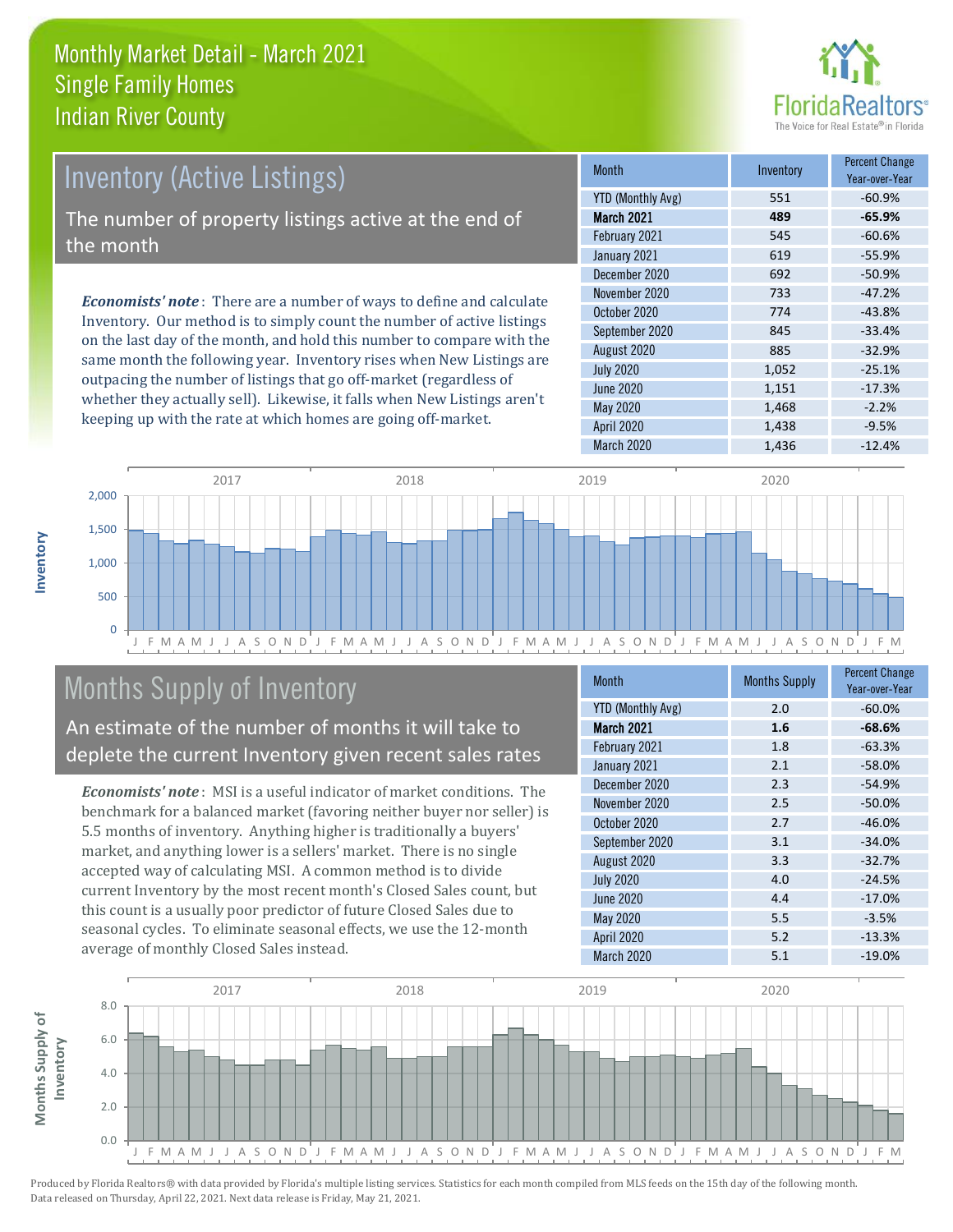

#### \$100,000 - \$149,999 10 -23.1% Sale Price Closed Sales Percent Change Year-over-Year Less than \$50,000 0 0 N/A  $$50.000 - $99.999$  0  $-100.0\%$ \$150,000 - \$199,999 29 -45.3% \$200,000 - \$249,999 63 8.6% \$400,000 - \$599,999 54 74.2% \$600,000 - \$999,999 50 194.1% *Economists' note:* Closed Sales are one of the simplest—yet most important—indicators for the residential real estate market. When comparing Closed Sales across markets of different sizes, we recommend comparing the percent changes in sales rather than the number of sales. Closed Sales (and many other market metrics) are affected by seasonal cycles, so actual trends are more accurately represented by year-over-year changes (i.e. comparing a month's sales to the amount of sales in the same month in the previous year), rather than changes from one month to the next. \$1,000,000 or more 43 43 87.0% \$250,000 - \$299,999 73 49.0% \$300,000 - \$399,999 97 125.6% Closed Sales by Sale Price The number of sales transactions which closed during the month



### Median Time to Contract by Sale Price The median number of days between the listing date and contract date for all Closed Sales during the month

*Economists' note* : Like Time to Sale, Time to Contract is a measure of the length of the home selling process calculated for sales which closed during the month. The difference is that Time to Contract measures the number of days between the initial listing of a property and the signing of the contract which eventually led to the closing of the sale. When the gap between Median Time to Contract and Median Time to Sale grows, it is usually a sign of longer closing times and/or declining numbers of cash sales.

| Sale Price            | <b>Median Time to</b><br>Contract | <b>Percent Change</b><br>Year-over-Year |
|-----------------------|-----------------------------------|-----------------------------------------|
| Less than \$50,000    | (No Sales)                        | N/A                                     |
| $$50,000 - $99,999$   | (No Sales)                        | N/A                                     |
| $$100,000 - $149,999$ | 14 Days                           | $-54.8%$                                |
| $$150,000 - $199,999$ | 16 Days                           | $-59.0%$                                |
| \$200,000 - \$249,999 | 19 Days                           | $-60.4%$                                |
| \$250,000 - \$299,999 | 11 Days                           | $-77.1%$                                |
| \$300,000 - \$399,999 | 22 Days                           | $-66.7%$                                |
| \$400,000 - \$599,999 | 28 Days                           | $-71.4%$                                |
| \$600,000 - \$999,999 | 72 Days                           | $-25.0%$                                |
| \$1,000,000 or more   | 94 Days                           | $-66.5%$                                |

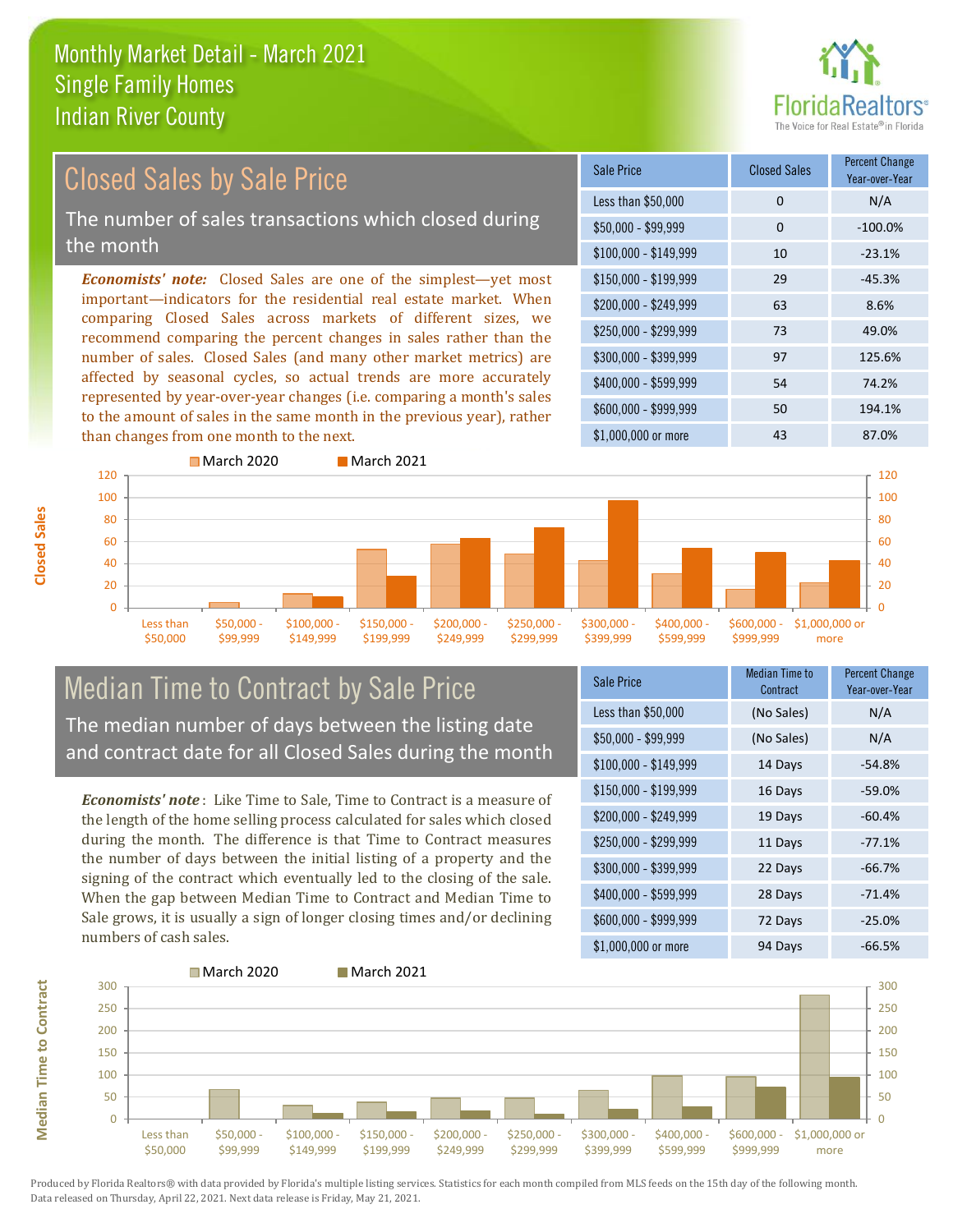![](_page_8_Picture_1.jpeg)

# New Listings by Initial Listing Price The number of properties put onto the market during

the month

*Economists' note:* New Listings tend to rise in delayed response to increasing prices, so they are often seen as a lagging indicator of market health. As prices rise, potential sellers raise their estimations of value—and in the most recent cycle, rising prices have freed up many potential sellers who were previously underwater on their mortgages. Note that in our calculations, we take care to not include properties that were recently taken off the market and quickly relisted, since these are not really *new* listings.

| <b>Initial Listing Price</b> | <b>New Listings</b> | <b>Percent Change</b><br>Year-over-Year |
|------------------------------|---------------------|-----------------------------------------|
| Less than \$50,000           | 1                   | 0.0%                                    |
| $$50,000 - $99,999$          | $\overline{2}$      | $-50.0%$                                |
| $$100,000 - $149,999$        | 12                  | 9.1%                                    |
| $$150,000 - $199,999$        | 44                  | $-18.5%$                                |
| \$200,000 - \$249,999        | 58                  | $-14.7%$                                |
| \$250,000 - \$299,999        | 107                 | 59.7%                                   |
| \$300,000 - \$399,999        | 93                  | 52.5%                                   |
| \$400,000 - \$599,999        | 67                  | 48.9%                                   |
| \$600,000 - \$999,999        | 46                  | 170.6%                                  |
| $$1,000,000$ or more         | 49                  | 122.7%                                  |

![](_page_8_Figure_6.jpeg)

### Inventory by Current Listing Price The number of property listings active at the end of the month

*Economists' note* : There are a number of ways to define and calculate Inventory. Our method is to simply count the number of active listings on the last day of the month, and hold this number to compare with the same month the following year. Inventory rises when New Listings are outpacing the number of listings that go off-market (regardless of whether they actually sell). Likewise, it falls when New Listings aren't keeping up with the rate at which homes are going off-market.

| <b>Current Listing Price</b> | Inventory | <b>Percent Change</b><br>Year-over-Year |
|------------------------------|-----------|-----------------------------------------|
| Less than \$50,000           | $\Omega$  | $-100.0%$                               |
| $$50,000 - $99,999$          | 2         | $-66.7%$                                |
| $$100,000 - $149,999$        | 4         | $-85.7%$                                |
| $$150,000 - $199,999$        | 42        | $-66.9%$                                |
| \$200,000 - \$249,999        | 49        | $-74.1%$                                |
| \$250,000 - \$299,999        | 74        | $-64.1%$                                |
| \$300,000 - \$399,999        | 91        | $-56.7%$                                |
| \$400,000 - \$599,999        | 56        | $-74.7%$                                |
| \$600,000 - \$999,999        | 58        | $-71.8%$                                |
| \$1,000,000 or more          | 113       | $-52.9%$                                |

![](_page_8_Figure_10.jpeg)

Produced by Florida Realtors® with data provided by Florida's multiple listing services. Statistics for each month compiled from MLS feeds on the 15th day of the following month. Data released on Thursday, April 22, 2021. Next data release is Friday, May 21, 2021.

**Inventory**